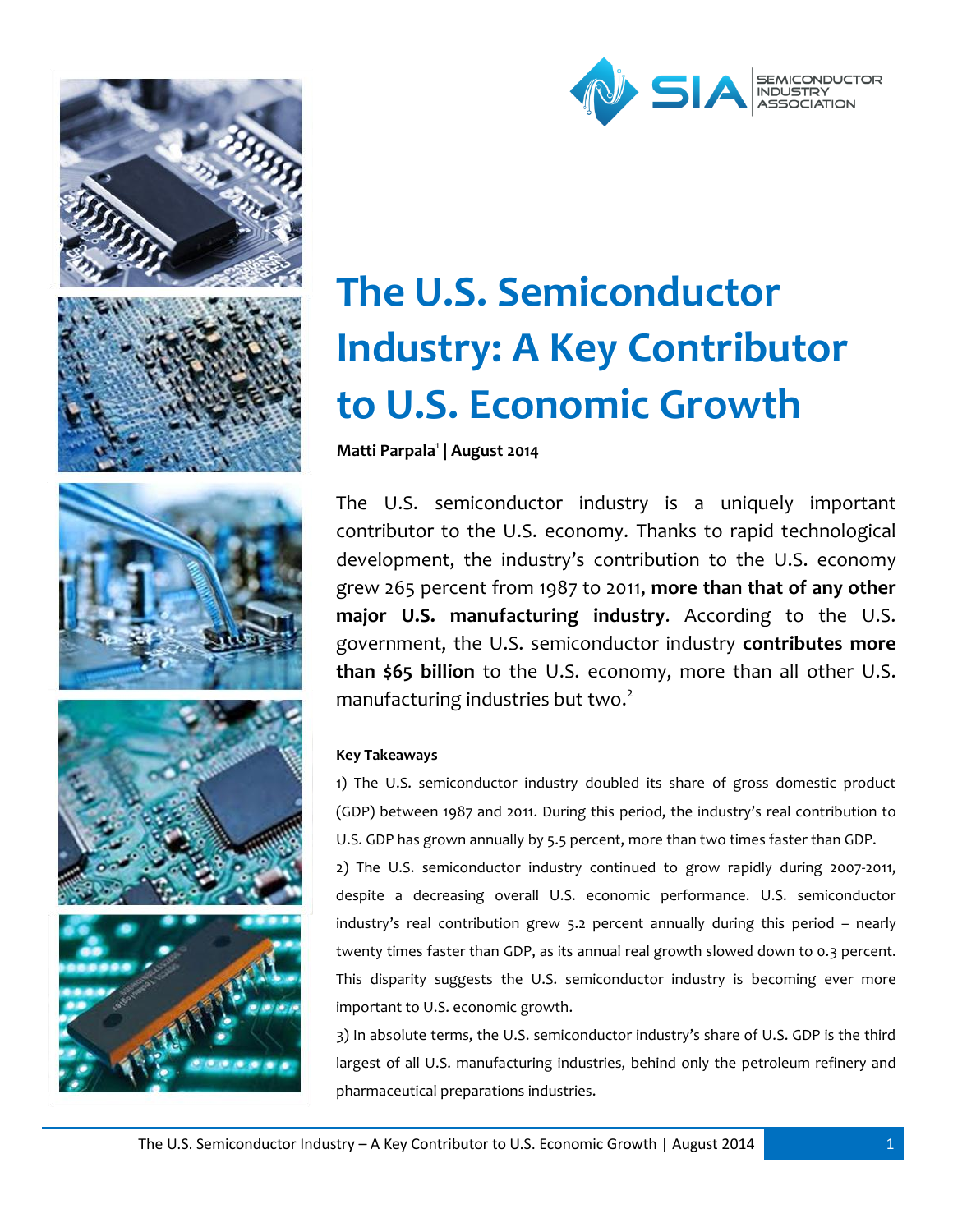

#### **Introduction**

In 1998, the Semiconductor Industry Association published a report by Nathan Associates Inc. confirming, based on government-collected data, that the U.S. semiconductor industry was first among U.S. manufacturing industries in terms of its economic contribution to the U.S. economy.<sup>3</sup> For decades, the U.S. semiconductor industry has perennially contributed more value to U.S. economic growth than most if not all other U.S. manufacturing industries.

The world is increasingly dependent on semiconductors: your phone, watch, car, and even your refrigerator have more computing power than early computers. We are traveling fast towards an even more connected world, a world of the internet of things – where our appliances are able to communicate with each other – ensuring more efficient usage of energy and other resources and getting more value with less cost.

This development would be unimaginable without the U.S. semiconductor industry's sustained investment in research and development (R&D). Almost no other U.S. industry invests as heavily in R&D – in 2013, the industry invested \$34 billion in R&D, the highest percent of total sales of any industry.<sup>4</sup>

Investing in R&D pays off for Americans. Gordon Moore, one of the founders of Intel Corporation, predicted in the mid-1960s that the number of transistors on an integrated circuit, or chip, would double every 18-24 months. So far, the industry has been able to keep up with this prediction known as "Moore's Law" astonishingly well: the modern day commercial chip carries nearly 2 million times more transistors than its predecessor in the 1970s.<sup>5</sup> Today's chips can perform more and more complicated tasks while becoming smaller at the same time, thus enabling their use in countless devices that improve our lives in multiple ways.

## **Industry Value Added – the Contribution to GDP**

There are several different ways to evaluate an industry's input into the economy. Some often used key metrics include total revenues, employment, exports, capital investment, and R&D spending. The U.S. semiconductor industry performs very well using these criteria: in 2013, U.S. semiconductor industry revenue was approximately \$155 billion,<sup>6</sup> it directly employed roughly 250,000 workers, and it indirectly supported an additional million jobs.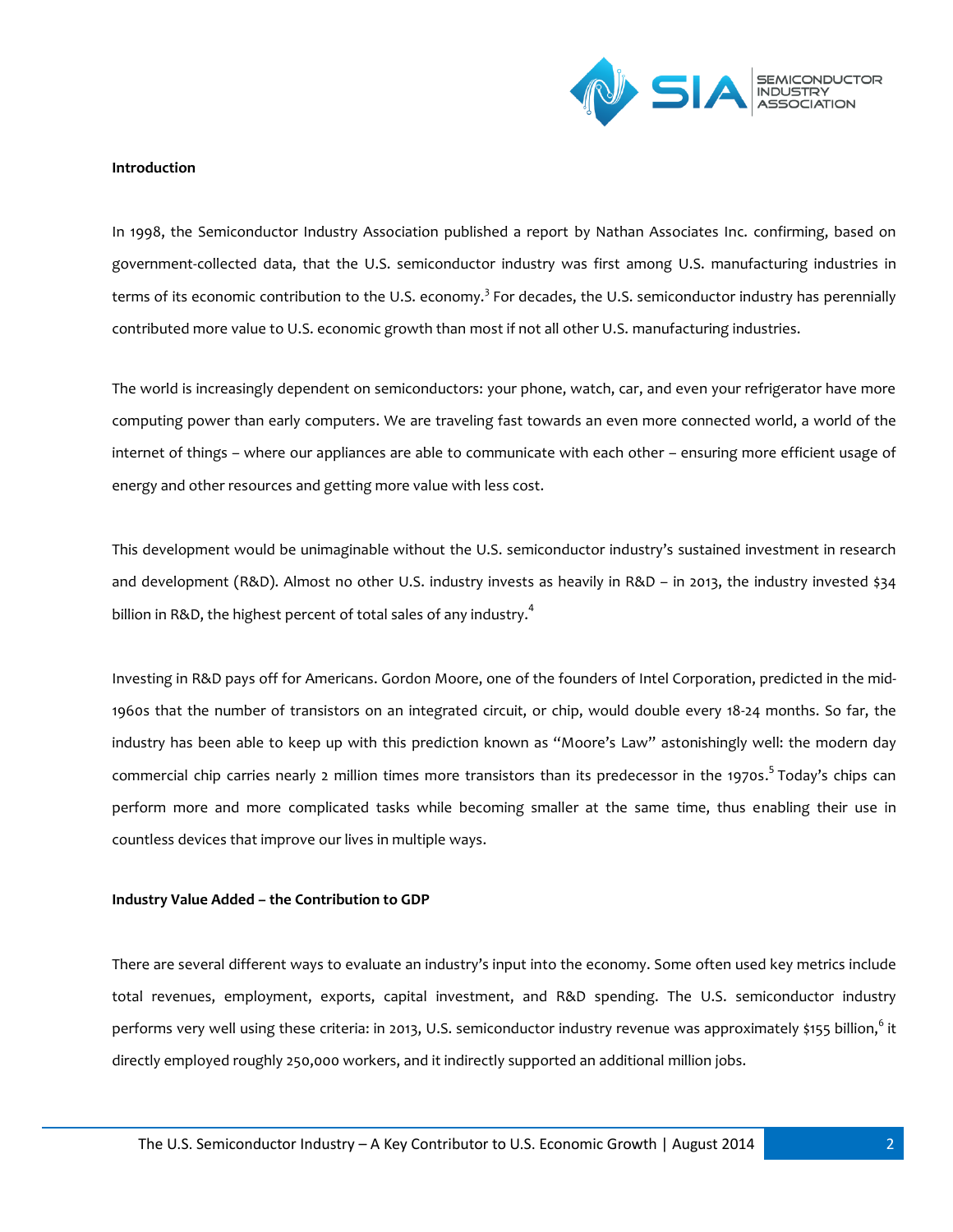

An industry's economic value can also be measured by its *value added –* or contribution – to the economy. In the language of business, the concept of value added can be explained as revenues from total sales less the purchases of components, materials, and services from other companies. In economic terms, value added is explained as the total sum of compensation to labor (returns on labor), gross operating surplus (returns on capital), and taxes paid to government, less government subsidies. Calculated either way, the end result is the same. Adding the results of all industries together equals total GDP – when one industry's contribution grows, the total economy grows. Finally, it is important to note that capital expenses are not deducted from gross operating surplus – this means that investments grow GDP as well. For a simple example of value added, see Box 1.

## **Box 1. What is value added?**

Imagine John, who wants to bake and sell cookies. He drives to the nearby grocery store to buy flour, eggs, milk, chocolate and other ingredients. At home, he uses some water and electricity to make the dough, heat the oven and transform the ingredients into delicious cookies. As he sells the cookies on the market, the difference in revenue he generates and the total cost he spent on the ingredients, transportation and energy is the value added to the economy. Similarly, using different commodities to transform silicon and other materials into highly productive microchips and other semiconductor products adds value to our economy.

**Industry's Output: Shipments, Wages, Investments, R & D**

**Prices of Purchased Intermediate Products, Raw Materials, Services**

**Semiconductors' Value Added to GDP = \$65 billion**

Similar to Nathan Associates' earlier report, the value added figures presented in this paper are based on U.S. government data, calculated as the U.S. semiconductor industry's receipts from sales of its products (value of industry shipments) less the industry's expenditure on intermediate products and services. When calculating the value added of the U.S. semiconductor industry, double-counting has been avoided by deducting the value of raw materials such as silicon, partly finished products such as chemicals, and services of other industries, such as utilities, from the value of the end products such as microprocessors and LEDs.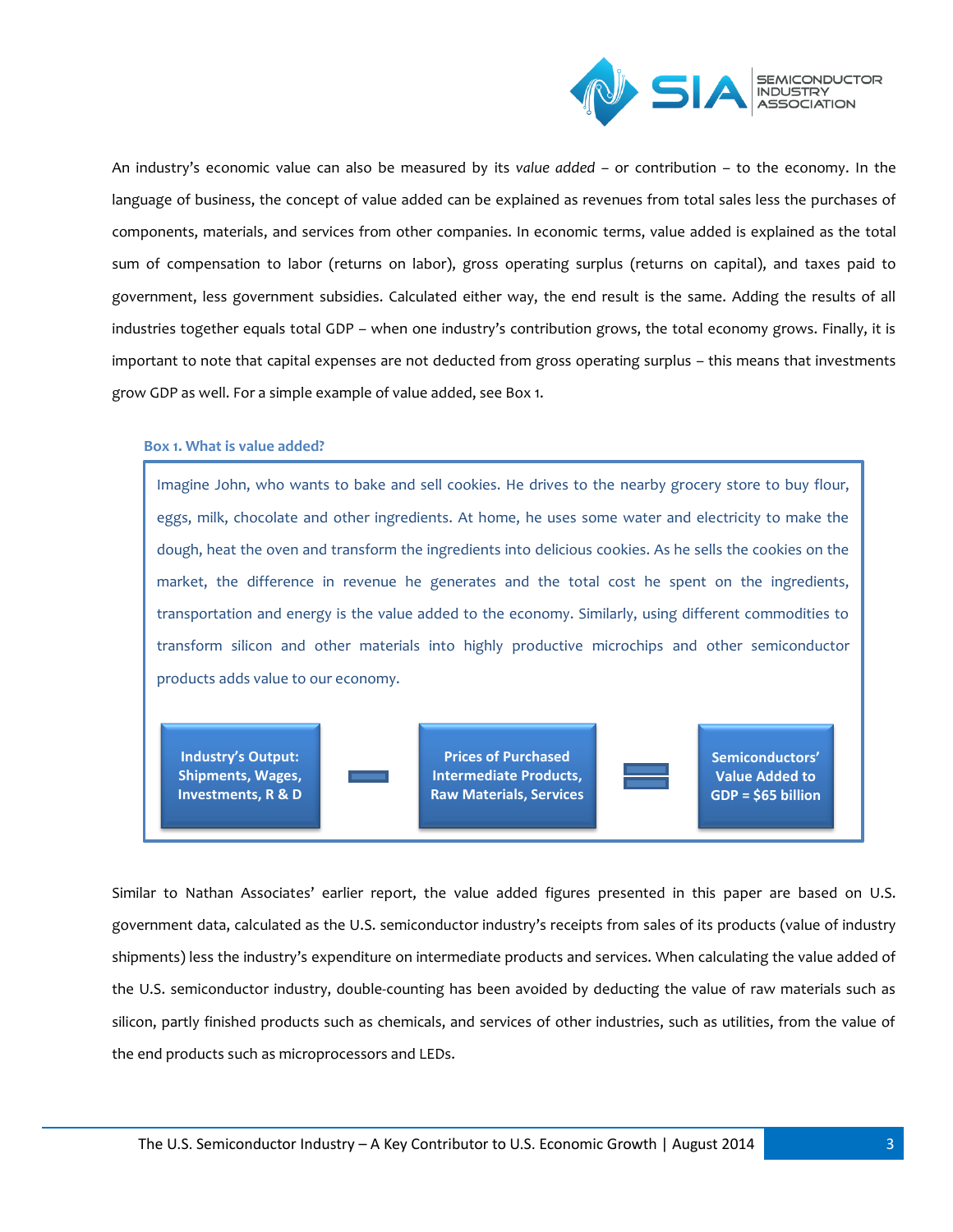

#### **The U.S. Semiconductor Industry's Value Added**

Government data indicates that the U.S. semiconductor industry is one of the most important manufacturing industries to the U.S. economy.<sup>7</sup> While Moore's Law guides the semiconductor industry to continually improve and innovate, the global economy teeters and wavers. Many have predicted that Western countries are lacking growth capacity and therefore are approaching an era of slowed growth, even as low as an annual rate of 1-2 percent.<sup>8</sup> This view suggests these countries have reached a stable phase of development and modernization, their population is aging, and there are no new economy-wide sources of rapid growth in sight. Since growth is still occurring in the high-tech sector, its direct and indirect contributions to economic growth are becoming increasingly more important.

Indeed, if we look at the U.S. economy during 1987-2011, the average annual growth rate was only 2.6 percent (Figure 1). During the same period, the U.S. semiconductor industry's contribution to GDP grew at a much greater pace, 5.5 percent annually. In fact, the contribution of the U.S. semiconductor industry has grown faster than that of any other major manufacturing industry: the industry's value added in 2011 is 3.6 times higher than in 1987 (Figure  $3$ ).<sup>9</sup> And whereas the growth of the overall U.S. economy has been very low in recent years, the U.S. semiconductor industry shows no signs of slowing down: during 2007-2011, its contribution increased by 5.2 percent annually.

Altogether, the U.S. semiconductor industry's contribution to the U.S. economy was estimated to be as high as \$65 billion dollars in 2011 (Table 1), and the industry has doubled its share of GDP since 1987 (Figure 2). If the 5.5 percent real annual growth trend continues from 2011, the industry's contribution to the economy will double by 2024.









# The U.S. Semiconductor Industry – A Key Contributor to U.S. Economic Growth | August 2014 **4**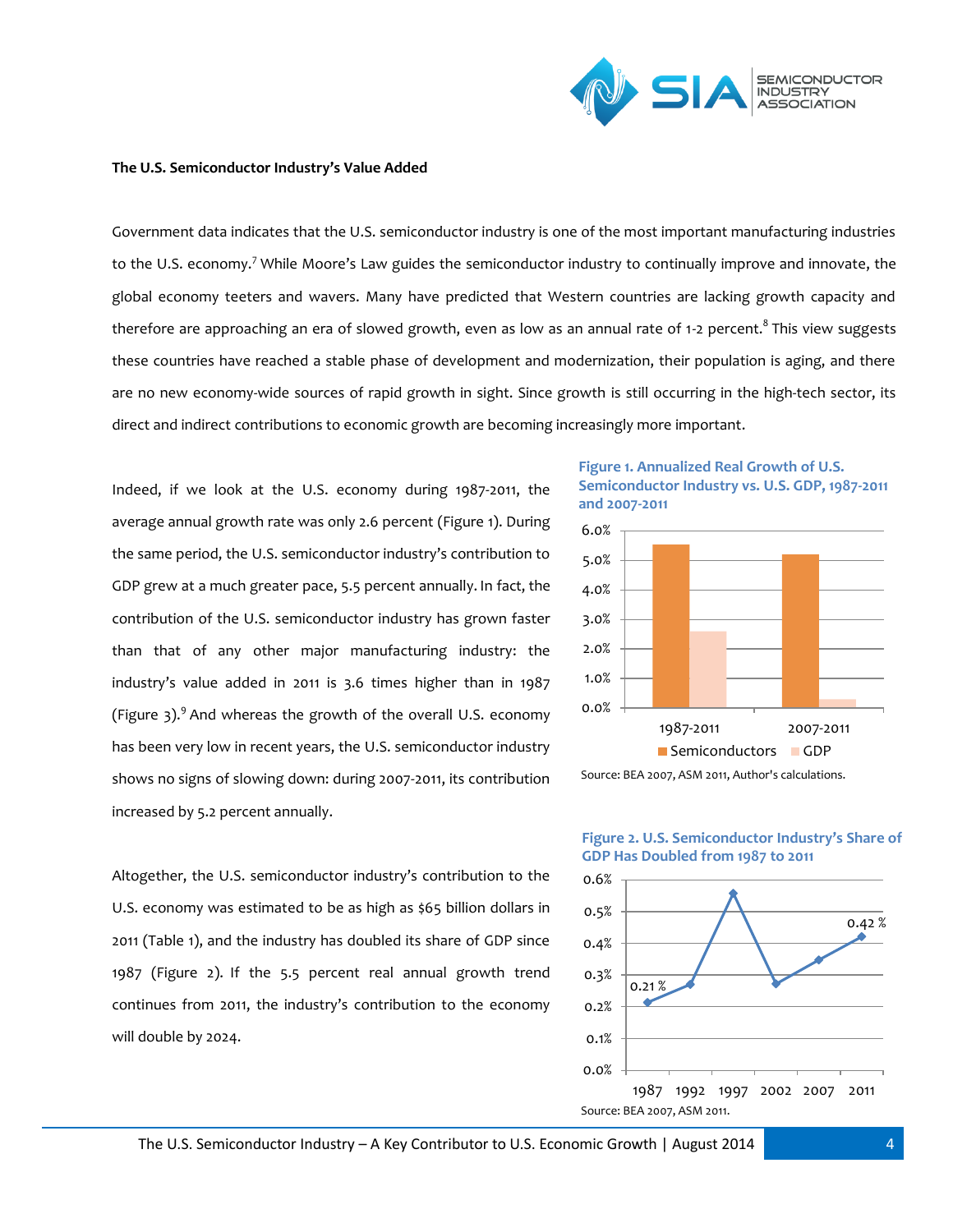

# **Figure 3. Growth in Real Value Added to U.S. GDP (1987-2011)** Top 10 Manufacturing Industries Measured by Value Added in 2011



Source: BEA 2007, ASM 2011, author's calculations.

## **Table 1. Top 10 Manufacturing Industries Ranked by their Value Added to the U.S. Economy, 2011 and 2007 (million, current dollars, before redefinitions<sup>10</sup>).**

| 2011                    |                                                             |                          |                    |
|-------------------------|-------------------------------------------------------------|--------------------------|--------------------|
| Rank                    | Industry                                                    | NAICS code <sup>11</sup> | <b>Value Added</b> |
| $\mathbf{1}$            | Petroleum refineries                                        | 324110                   | 111,666            |
| $\overline{2}$          | Pharmaceutical preparation manufacturing                    | 325412                   | 101,777            |
| $\overline{\mathbf{3}}$ | Semiconductor and related device manufacturing              | 334413                   | 65,362             |
| 4                       | Aircraft manufacturing                                      | 336411                   | 52,237             |
| 5                       | Printing                                                    | 32311M                   | 45,322             |
| 6                       | Other plastics product manufacturing                        | 32619M                   | 39,703             |
| 7                       | Petrochemical manufacturing                                 | 325110                   | 36,256             |
| 8                       | Iron and steel mills and ferroalloy manufacturing           | 33111M                   | 35,295             |
| 9                       | Other basic organic chemical manufacturing                  | 32519M                   | 34,915             |
| 10                      | Animal (except poultry) slaughtering and processing         | 31161N                   | 34,576             |
| 2007                    |                                                             |                          |                    |
| Rank                    | Industry                                                    | <b>NAICS code</b>        | <b>Value Added</b> |
| $\mathbf{1}$            | Petroleum refineries                                        | 324110                   | 139,068            |
| $\overline{2}$          | Pharmaceutical preparation manufacturing                    | 325412                   | 95,259             |
| $\overline{\mathbf{3}}$ | Semiconductor and related device manufacturing              | 334413                   | 50,326             |
| $\overline{4}$          | Aircraft manufacturing                                      | 336411                   | 45,948             |
| 5                       | Printing                                                    | 323110                   | 44,423             |
| 6                       | Tobacco product manufacturing                               | 312200                   | 37,094             |
| 7                       | Light truck and utility vehicle manufacturing               | 336112                   | 30,580             |
| 8                       | Search, detection, and navigation instruments manufacturing | 334511                   | 26,689             |
| 9                       | Other plastics product manufacturing                        | 326190                   | 25,341             |
| 10                      | Electronic computer manufacturing                           | 334111                   | 25,082             |

Source: Bureau of Economic Analysis, 2007 benchmark input-output accounts of the U.S. economy; 2011 Annual Survey of Manufactures.